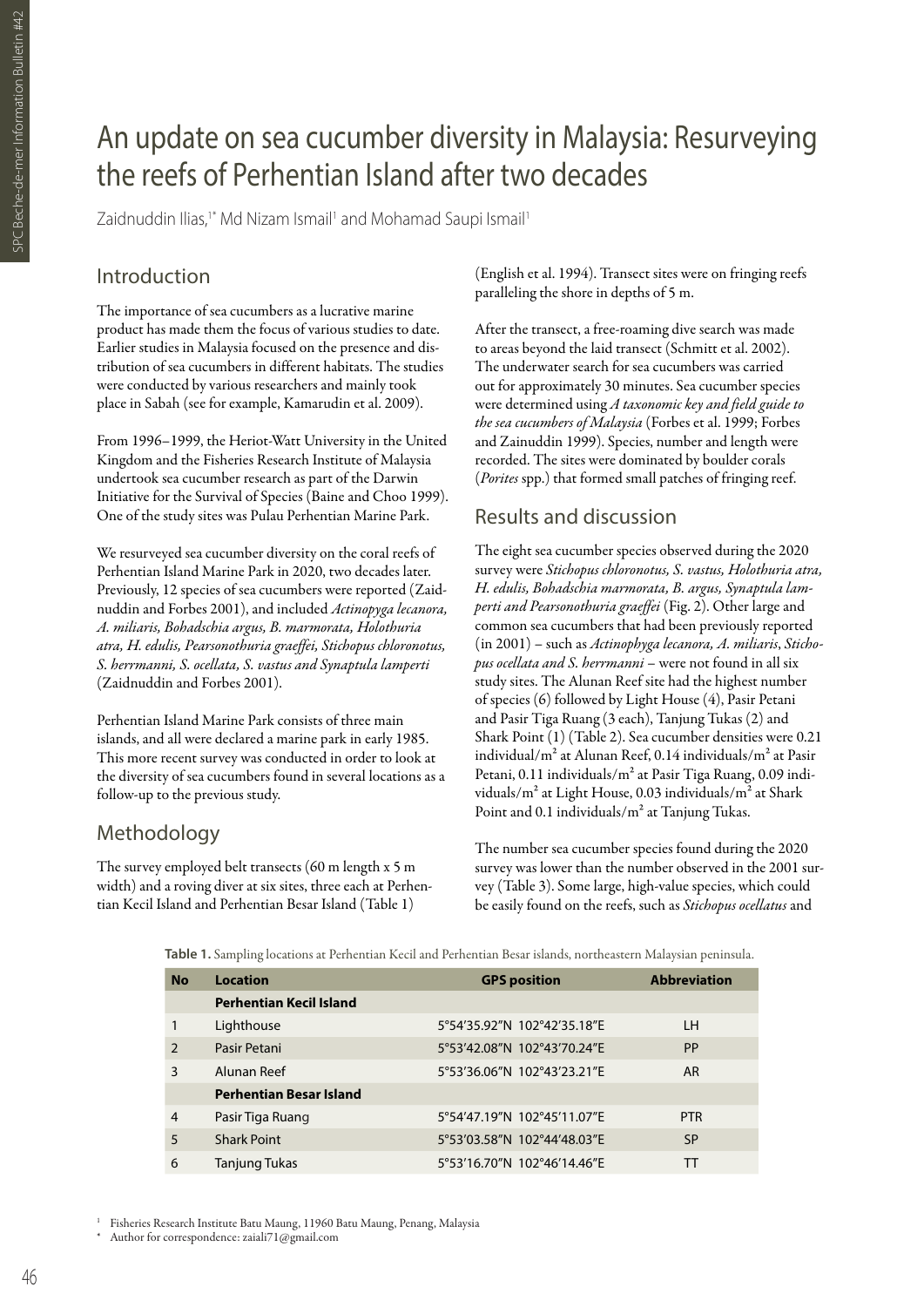

**Figure 1.** Perhentian Island Marine Park, Malaysia.



*Bohadschia argus*









*Pearsonothuria graeffei*



*Stichopus chloronotus*

*S. vastus*



*Synapta lamperti*

Figure 2. The eight sea cucumber species observed during the 2020 survey.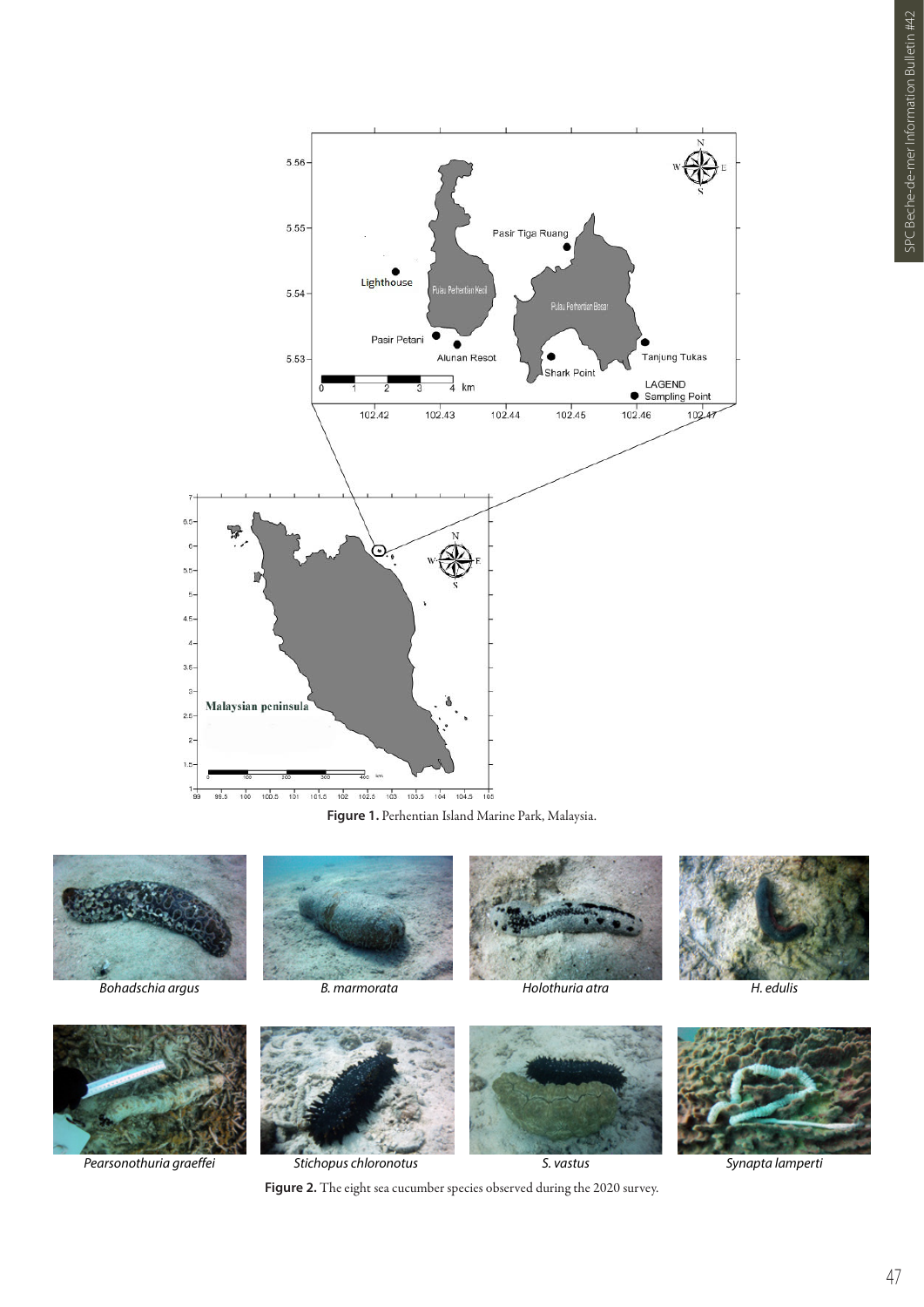**Table 2.** The number of sea cucumbers of each species encountered at each survey site.

|                                     |                |                |                | Site*        |              |                |                      |
|-------------------------------------|----------------|----------------|----------------|--------------|--------------|----------------|----------------------|
| <b>Species</b>                      | <b>PP</b>      | <b>AR</b>      | <b>PTR</b>     | <b>SP</b>    | <b>LH</b>    | <b>TT</b>      | Total no/<br>species |
| Holothuria edulis                   | $\overline{2}$ | 10             | 28             | $\mathbf{0}$ | 10           | 20             | 70                   |
| Holothuria atra                     | 29             | $\overline{7}$ | $\overline{2}$ | 10           | 5            | $\Omega$       | 53                   |
| Bohadschia marmorata                | $\mathbf 0$    | 20             | $\mathbf{0}$   | $\mathbf 0$  | $\mathbf{0}$ | $\Omega$       | 20                   |
| Bohadschia argus                    | $\mathbf 0$    | 3              | $\mathbf{0}$   | $\mathbf 0$  | $\Omega$     | $\Omega$       | 3                    |
| Synaptula lamperti                  | $\mathbf 0$    | $\Omega$       | $\mathbf{0}$   | $\mathbf{0}$ | 10           | $\Omega$       | 10                   |
| Stichopus chloronotus               | 12             | 23             | $\overline{3}$ | $\mathbf 0$  | $\mathbf 0$  | 10             | 48                   |
| Stichopus vastus                    | $\mathbf 0$    | $\mathbf{1}$   | $\mathbf{0}$   | $\mathbf{0}$ | $\mathbf{0}$ | $\mathbf 0$    | $\mathbf{1}$         |
| Pearsonothuria graeffei             | $\mathbf 0$    | $\mathbf{0}$   | $\mathbf{0}$   | $\mathbf 0$  | 3            | $\mathbf 0$    | 3                    |
| No of species found at<br>each site | 3              | 6              | 3              | 1            | 4            | $\overline{2}$ |                      |

\* See Table 1 for the full names of these sites.

**Table 3.** The presence or absence of sea cucumber species as reported in 2001 and 2020 from the northeastern Malaysian peninsula.

| <b>No</b> | <b>Species</b>          | 2001 survey (Zaidnuddin and<br><b>Forbes 2001)</b> | 2020 survey (as reported in<br>this article) |
|-----------|-------------------------|----------------------------------------------------|----------------------------------------------|
| 1         | Stichopus chloronotus   | $+$                                                | $+$                                          |
| 2         | Stichopus herrmanni     | $+$                                                |                                              |
| 3         | Stichopus vastus        | $+$                                                | $+$                                          |
| 4         | Actinopyga lecanora     | $+$                                                |                                              |
| 5         | Actinopyga miliaris     | $+$                                                |                                              |
| 6         | Bohadschia marmorata    | $+$                                                | $^{+}$                                       |
| 7         | Bohadschia argus        | $+$                                                | $+$                                          |
| 8         | Pearsonothuria graeffei | $+$                                                | $^{+}$                                       |
| 9         | Holothuria coluber      | $+$                                                |                                              |
| 10        | Holothuria atra         | $+$                                                | $+$                                          |
| 11        | Holothuria edulis       | $+$                                                | $+$                                          |
| 12        | Synaptula lamperti      | $+$                                                | $^{+}$                                       |
|           | <b>Total</b>            | 12                                                 | 8                                            |

*S. herrmanni,* were not found during the 2020 survey. The possibility that these species have been overexploited cannot be ascertained, although there was a report of an incident of intrusion and fishing in Perhentian Island Marine Park (Rubiah 2019).

Kamaruddin et al. (2009) reported 19 sea cucumber species from their reviews of sea cucumber-related research papers. Eleven of the sea cucumber species were identified while eight were unidentified. The species observed are of low value in the sea cucumber trading world. Even though the roving diver technique covers a wider search area along the transect, only a few additional species were observed outside the belt transect.

#### Conclusion

We observed fewer numbers of sea cucumber species during the 2020 survey. The *Stichopus* species that were not found are of concern, because these species are the most soughtafter sea cucumbers for local traditional medicine. Further observations and communications with local people are needed to confirm the status of these resources.

### Acknowledgements

The authors would like to thank Malaysia's Director-General of Fisheries, the Senior Director of Research, the Alunan Reef Resort, Perhentian Island, the Marine Park Division, and all those who were involved in this project but not mentioned here.